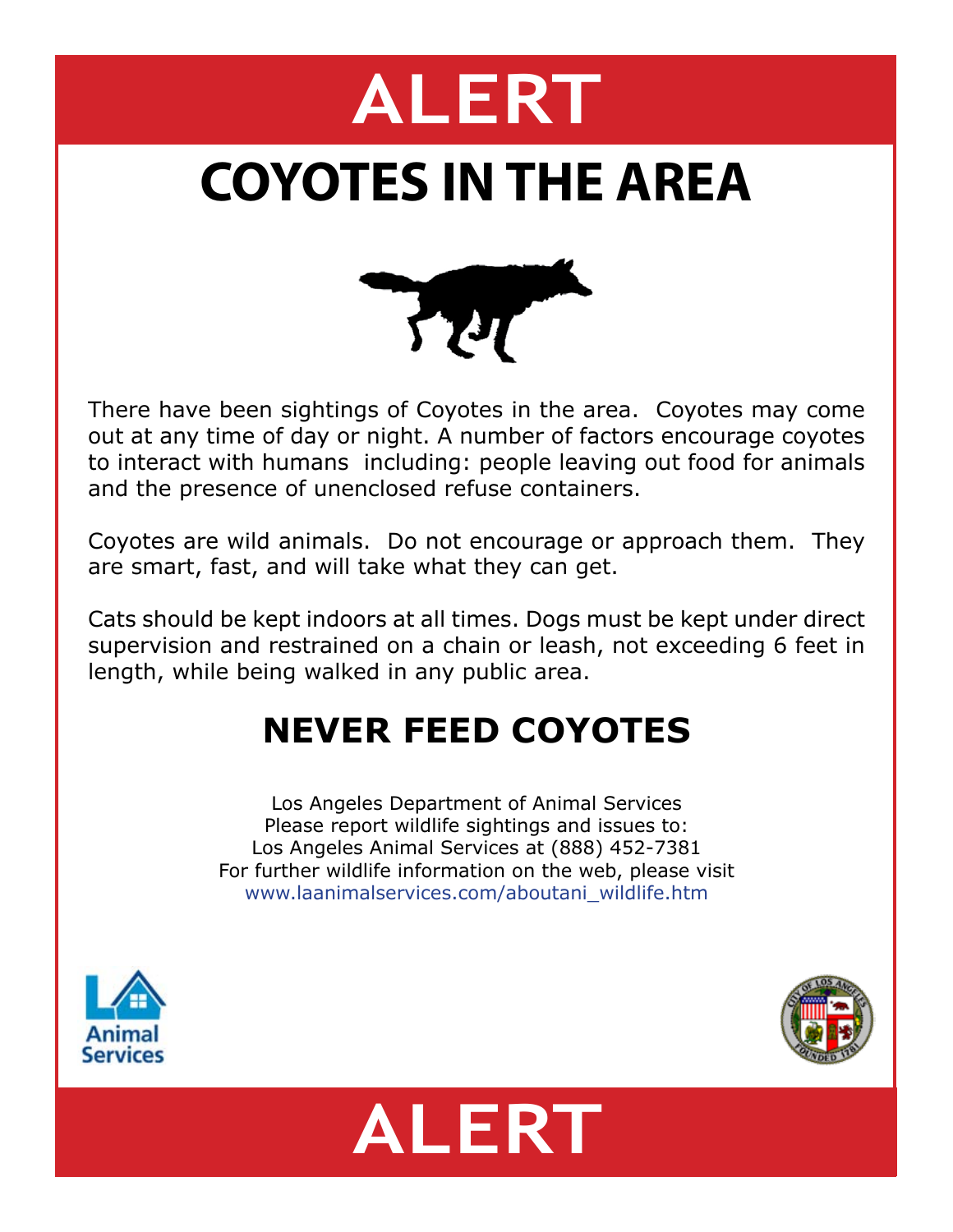#### The Department of Animal Services suggests the following guidelines to assist residents in coexisting with this wildlife:

- Do not leave small children and pets (even if pets are caged) unattended outdoors.
- Should you have to maintain your pet outdoors and you have the room to do so, consider the placement of an enclosed dog or cat run adequate in size to allow your pet exercise. The run should contain a 6 sided shelter and potable water and have some shade to protect your pet from direct sunlight.
- Do not encourage, entice, approach or feed mammalian wildlife such as coyotes. It is a violation of the law. (L.A.M.C. 53.06.5)
- Please remove your pet's food dish or bowl when your pet has finished eating and do not leave any unattended food outdoors.
- Pick up all fallen fruit & berries from your yard. If possible, do not leave ripened fruit on branches. Trim ground level shrubbery and low hanging branches.
- Enclose or remove wood piles.
- Do not compost human food items.
- Enclose vegetable gardens with sturdy welded wire mesh or greenhouse.
- Clear dense vegetation to reduce wildlife hiding places.
- Secure crawl spaces such as access ways under the house, decks, and porches by screening off with high gauge welded wire mesh where possible. Do not use chicken wire as most wildlife can chew right through it.
- Block access under storage sheds and containers.
- Clean all grills or barbecues after use.
- Secure or store trash containers in enclosed structures or securely strap down the lids. Do not place refuse containers out until the day of service. Spray ammonia occasionally in the trash to cut down on food odors. Canned goods, water bottles, soda cans, soaps, cosmetics, toiletries, and trash, unwashed items that were used for preparing or eating meals can become food. Coyotes are opportunistic predators and eat fruit, vegetables, and refuse in addition to their usual prey.
- Report abandoned or severely neglected unkempt property to the Department of Building and Safety and overgrown brush to the Fire Department as wildlife may often take up living at such locations.
- Keep your property well lit at night and use motion lights when possible to help alert you to activity outdoors. Placing an electronic motion activated device such as a motion alarm with strobe or motion activated sprinkler may help to discourage wildlife from your property. A radio plugged in to a motion activated outlet may scare away wildlife outside (use caution for outdoor electronics near water sources and avoid setting out where they may be rained on).
- Make sure that your fence is secure. Check for gaps and openings that even a cat can fit through. Fence heights should be increased to 6 feet when possible and have an angled addition at the top extending outward for an additional 16 to 24 inches at 45 degrees. Coyotes have been known to scale chain-link, so consider options to discourage climbing. Wrought iron bars should be no further apart than 4" inches in width to avoid wildlife squeezing between or even your pet from exiting. You may also consider wrought-iron mesh to cover half way up the fence height, as well. Coyotes can walk on top of brick or cinder block walls, so consider obstructing the top of the wall with lattice, flower pots, etc. (A variance may be required for fences over 6 feet in height.)

#### What you should do should you see a Coyote?

- Do not turn and run. Running may trigger the coyote to chase you and coyotes can sprint at up to 40 mph.
- Never let a coyote go by without trying to scare it.
- Teach children never to approach coyotes just as you would warn them about stray dogs.
- Make yourself appear larger by raising your arms and waving them. If you have a jacket or belt with you, wave it around over your head and yell in a loud low tone at the coyote.
- Stomp your foot and clap your hands to scare them.